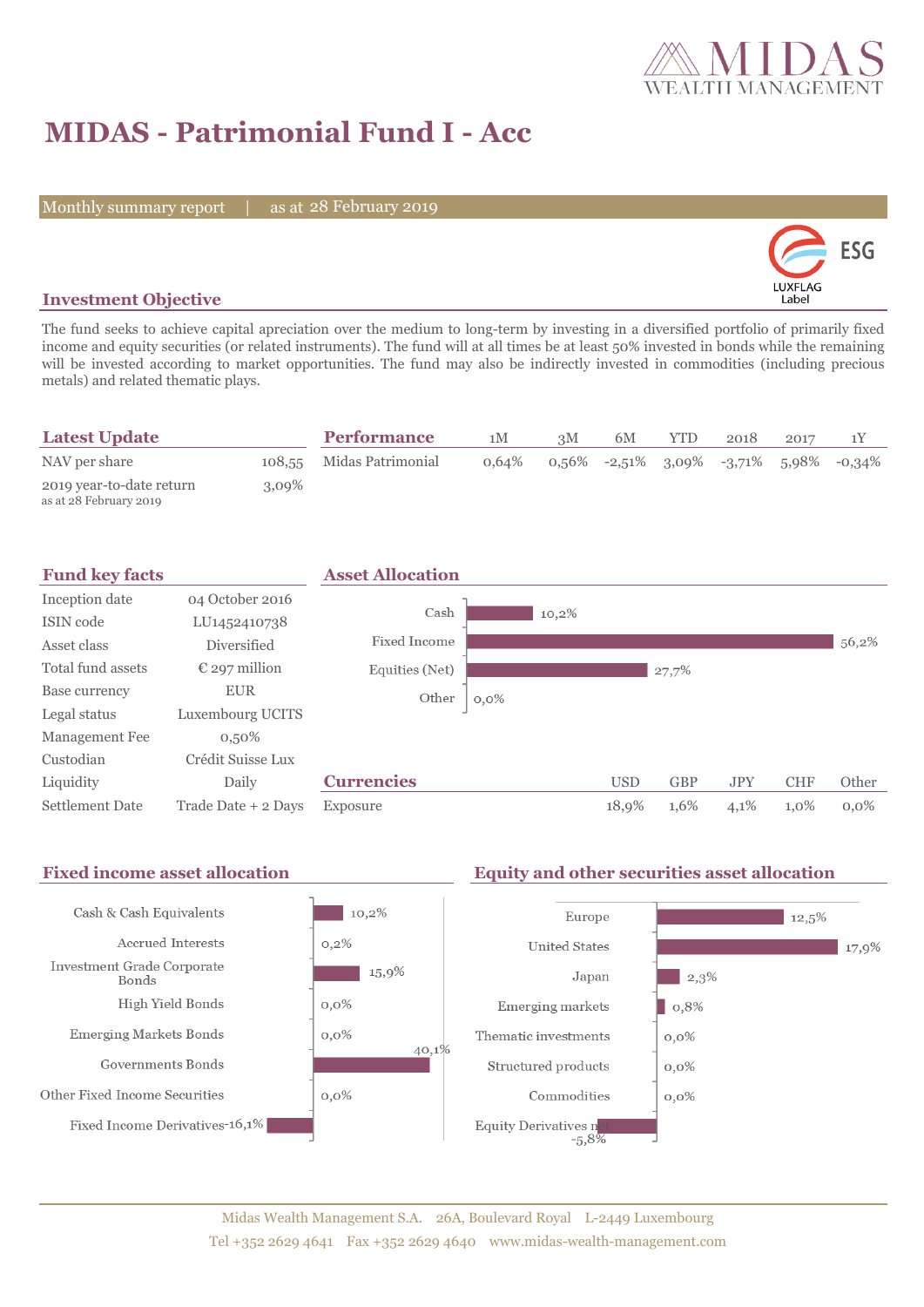

## **MIDAS - Patrimonial Fund I - Acc**

Monthly summary report | as at 28 February 2019

| Top 10 fixed income holdings            | <b>YTM</b> | Rating     | Weight  | <b>Fixed income rating breakdown</b> |  |  |
|-----------------------------------------|------------|------------|---------|--------------------------------------|--|--|
| DEUTSCHLAND REP : DBR 0 1/2 08/15/27    | $0.0\%$    | AAA        | 6,1%    |                                      |  |  |
| NETHERLANDS GOVT: NETHER 0 3/4 07       | $0,3\%$    | AAA        | 3,5%    | AAA<br>31,8%                         |  |  |
| BOTS: BOTS $o$ $o5/31/19$               | $-0,2\%$   | <b>BBB</b> | 3,4%    | AA<br>16,3%                          |  |  |
| EUROPEAN INVT BK : EIB o $3/8$ o7/16/25 | 0,2%       | <b>AAA</b> | 2,7%    | $9,1\%$<br>A                         |  |  |
| AGENCE FRANCAISE : AGFRNC 0 1/8 11/1.   | 0.2%       | AA         | 2,7%    | <b>BBB</b><br>34,1%                  |  |  |
| HELLENIC T-BILL : GTB 0 04/05/19        | 0,5%       | B          | 2,7%    | <b>BB</b><br>$0,0\%$                 |  |  |
| BTPS: BTPS 2 02/01/28                   | 2,5%       | <b>BBB</b> | 2,5%    | B<br>4,8%                            |  |  |
| ALLIANDER: ALLRNV 07/8 04/22/26         | 0,6%       | $AA-$      | $2,0\%$ | <b>CCC</b><br>$0,0\%$                |  |  |
| SPANISH GOV'T: SPGB 1.6 04/30/25        | 0,5%       | $BBB+$     | 1,9%    | <b>NR</b><br>4,0%                    |  |  |
| ASFINAG : ASFING 0 1/4 10/18/24         | 0,1%       | $AA+$      | 1,4%    |                                      |  |  |

| Top 10 equity holdings       | Sector                     | Weight | <b>Equity sector breakdown</b> |                   |  |  |
|------------------------------|----------------------------|--------|--------------------------------|-------------------|--|--|
| <b>JOHNSON &amp; JOHNSON</b> | Health Care                | 0,8%   | <b>Consumer Discretionary</b>  | 11,0%             |  |  |
| ALIBABA GROUP HOLDING-SP ADR | Consumer Discretionar 0,8% |        | Consumer Staples               | 11,4%             |  |  |
| <b>FREY</b>                  | <b>Real Estate</b>         | 0,8%   | Energy                         | 6,2%              |  |  |
| <b>MICROSOFT CORP</b>        | Information Technolog      | 0,8%   | Financials                     | 15,7%             |  |  |
| <b>MEDTRONIC PLC</b>         | <b>Health Care</b>         |        | Health Care                    | 15,6%             |  |  |
|                              |                            | 0,8%   | <b>Information Technology</b>  | $14,5\%$          |  |  |
| PEPSICO INC                  | <b>Consumer Staples</b>    | 0,8%   | Industrials                    | 10,3%             |  |  |
| <b>APPLE INC</b>             | Information Technolog 0.8% |        | Materials                      | $\frac{1}{3,6\%}$ |  |  |
| VISA INC                     | Information Technolog 0.8% |        | <b>Communication Services</b>  | $1,5,9\%$         |  |  |
| <b>SAFRAN SA</b>             | Industrials                | 0,7%   | <b>Utilities</b>               | 1,5%              |  |  |
| ALPHABET INC-CL A            | Communication Service 0,7% |        | Real Estate                    | 4,5%              |  |  |

### **Top 5 funds and other holdings**

Amundi Japan TOPIX ETF 2,3%